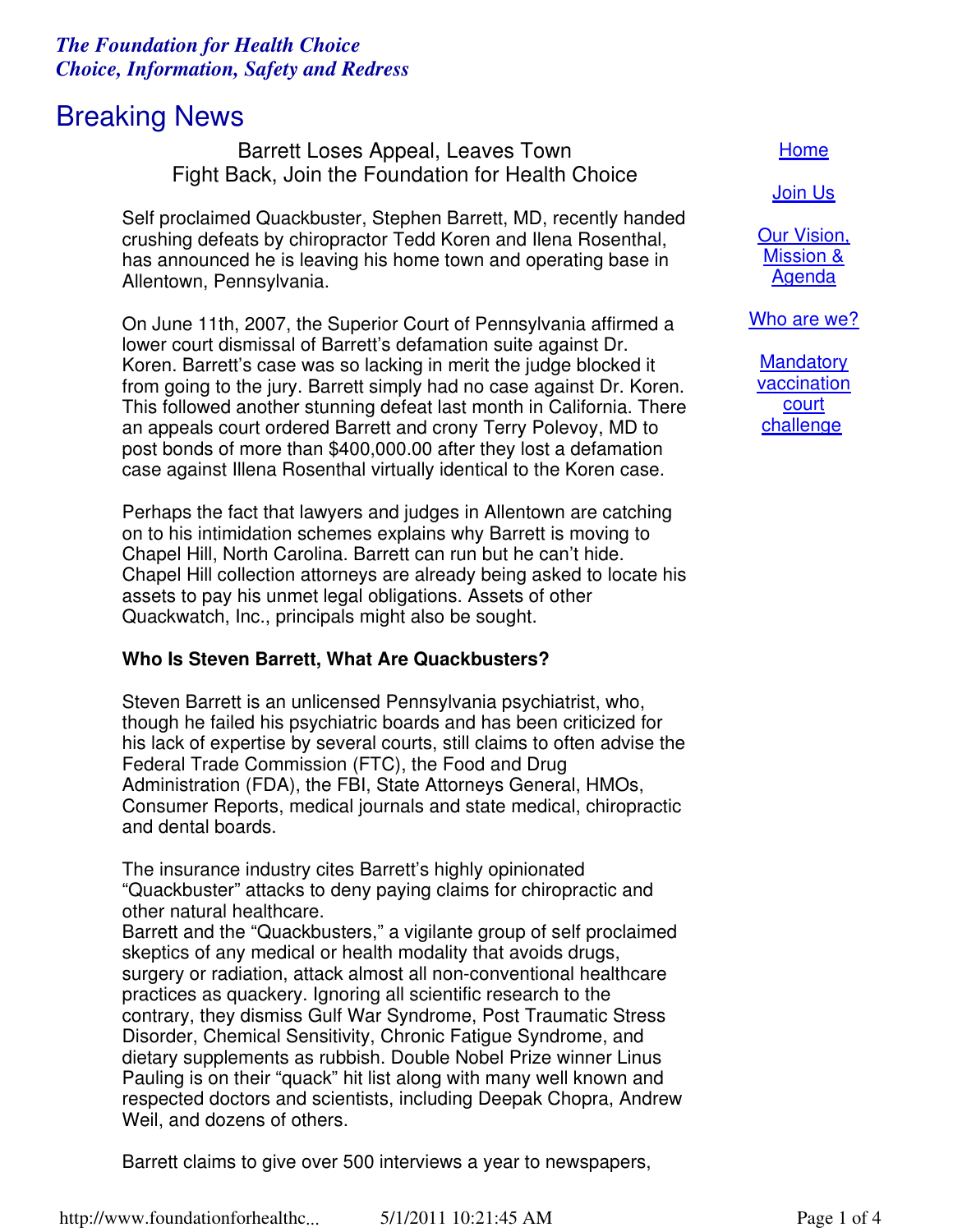magazines, and television shows, including CNN and the Today Show. He claims to have been a peer reviewer for seven medical journals, including the Journal of the American Medical Association, even though he had no license to practice medicine when he did the reviewing.

The Quackbusters run over 70 websites. Millions of people go to them every year. Look up chiropractic, acupuncture, homeopathy or even vitamin C, as well as almost every other natural health topic, on the Internet and you (and the public) will be led to Quackbuster sites advising you of natural health "dangers." In all these forums Barrett and the Quackbusters relentlessly attack the consumer right to informed choice. These activities continue the AMA's antiquackery committee's activities that were struck down by federal courts as an illegal restraint of trade in a landmark lawsuit brought by Illinois chiropractor Chester Wilk. They also help insurance companies deny consumer reimbursement claims. At the same time, Barrett flacks for products like aspartame (NutraSweet), which is the subject of tens of thousands of consumer complaints. Question (asked on Barrett's web site): "An email message is being circulated with many statements to the effect that aspartame is dangerous. How worried should I be?" Answer (from Barrett): "Not at all. The message is pure rubbish."

### **What Did Dr. Koren Do to Provoke Barrett's Shakedown?**

Dr. Tedd Koren is a well-known chiropractor, researcher, writer and lecturer. Barrett sued Dr. Koren in 2003 for calling him a Quackpot, saying he was in big trouble because of a racketeering law suit brought against him and attacking his lack of a medical license in his internet newsletter.

The trial judge and three appeals judges agreed unanimously that these statements were so far from defamation that no jury could be legally allowed to call them defamation. Dr. Koren also said Barrett was "delicensed." One of the three appeals courts judges thought a jury might be able to find this to be defamation. However two appellate judges disagreed and jurors interviewed after the trial said they too saw through Barrett and felt that he was a litigious, ungrounded and biased denier of the truth.

In part jurors formed this view because Barrett testified with great self-satisfaction in the Koren case that he had sued many doctors close to forty—in similar cases, demanding up to \$100,000 if they wished to avoid a costly lawsuit. Some paid—how many is yet to be discovered. Drs. Koren and Rosenthal and a few others did not. Barrett has failed to win a single lawsuit in this shakedown scheme.

## **Dr. Koren's Legal Team**

Well known consumer advocate, James S. (Jim) Turner, general counsel to Koren Publications, who several years earlier had persuaded the FTC to drop an investigation against Dr. Koren (brought at a time when Barrett was a consultant to the FTC),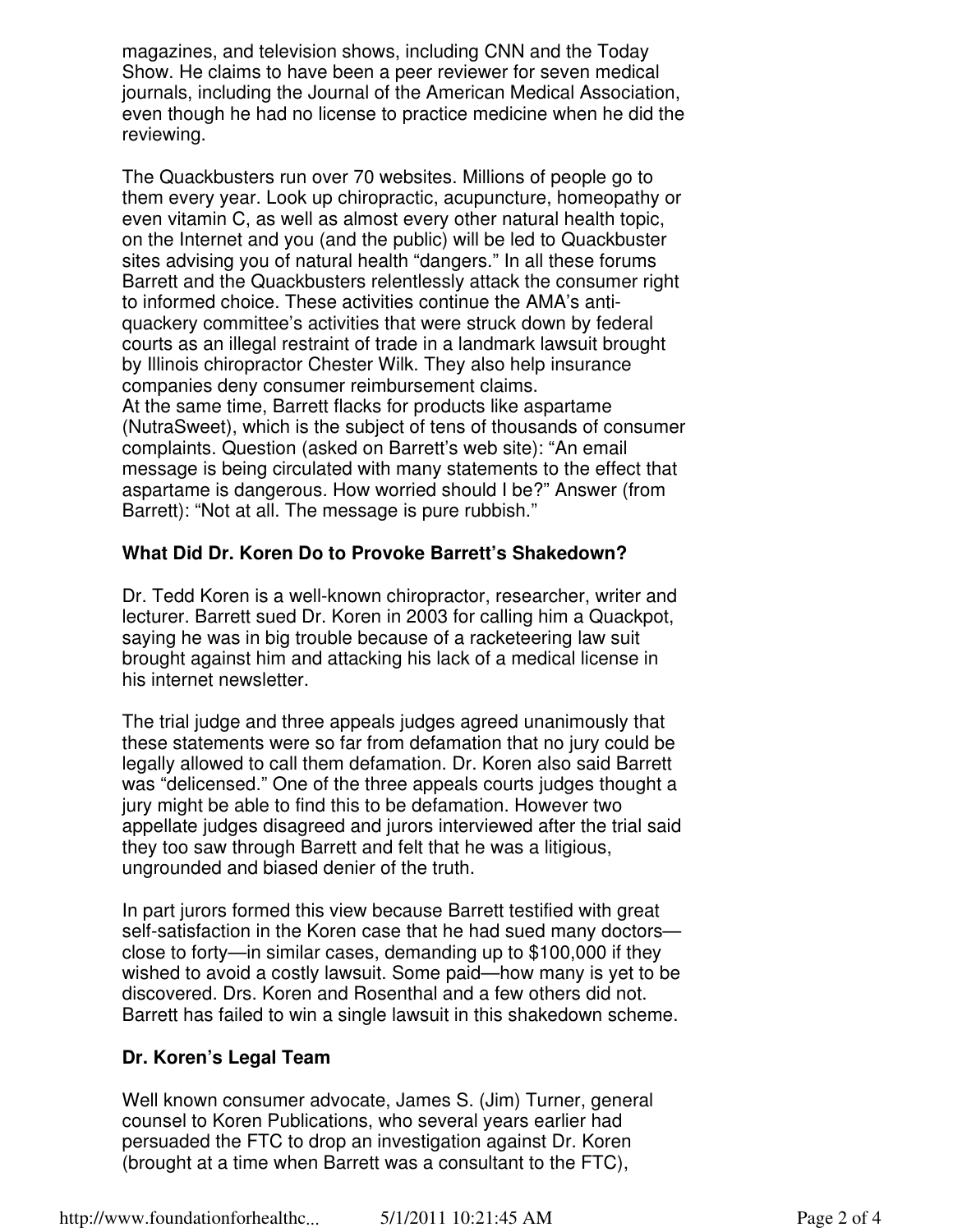organized and coordinated the legal team that represented Dr. Koren. Attorney Christopher Reid of Allentown, Pennsylvania acted as associate trial counsel and appellate counsel and California health freedom attorney Carlos Negrete acted as trial counsel.,

Mr. Negrete said, "Fortunately for all of his colleagues, Dr. Koren decided not to back down and took the case to trial. Barrett is part of a group of intolerant individuals. I am not certain who the supporters of the so-called Quackbusters are, but they seem to me to be just skinheads with stethoscopes."

During heated and often dramatic courtroom proceedings, Mr. Negrete pointed out many of the questionable statements Barrett includes on his websites attacking chiropractic, as well as facts about Barrett's own credentials that shocked even his supporters.

Mr. Turner says, "It is very important that a very responsible judge in Barrett's hometown recognized that he was making false allegations and dismissed the case. Barrett has cost untoward numbers of consumers pain, anguish and probably serious harm by his misrepresentation of the facts about subjects ranging from acupuncture to zinc."

Mr. Turner, who among other campaigns led the team that got acupuncture needles approved as safe by FDA, worked with a Senate committee to abolish the dysfunctional vaccine regulatory agency, worked with whistleblowers to stop the Swine Flu inoculation campaign, kept aspartame off the market for ten years, and played a key role in lobbying the Organic Food Production Act through Congress (all areas on which the Foundation for Health Choice focuses), says, "Our objective is to end Barrett's abuse of consumers by eliminating the false and misleading information from his website and his entire network of websites and replacing it with sound, useful information for consumers."

Says Dr. Koren, "This is just the beginning. Just as the FTC battle was not about Tedd Koren alone but had ramifications for the entire chiropractic and natural health professions so the Barrett v. Koren battle will have major ramifications for all. We're going to give the Quackbusters a taste of their own medicine. They'll learn how dangerous medicine can be."

"Our mission is not just about revealing the Quackbusters to be the unscientific bigots that they are. We are fighting for health care freedom. One of our goals is to permit parents to make sound decisions about vaccination for their children. There are too many sound health reasons for certain children to avoid vaccination and the government has recognized too many vaccine caused deaths and maimings (over \$1.5 billion of compensation has been paid to bereaved families by the federal vaccine injury compensation system since 1988) to allow a non-vaccinated child to be refused day care, school, college, or employment," says Dr. Koren.

Mr. Turner is also lead counsel in a case brought against Barrett by